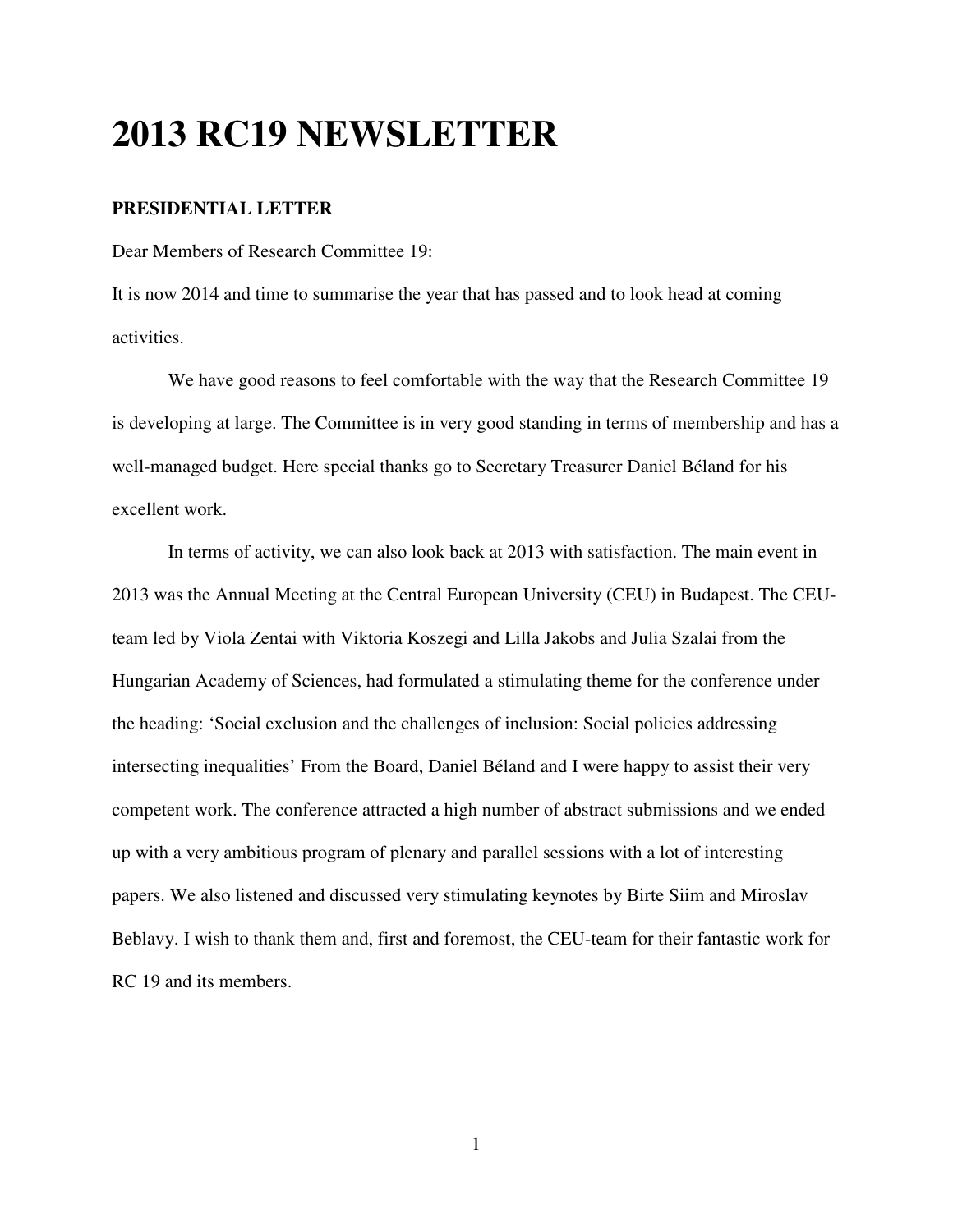2014 will be an interesting year for RC 19. We have an election to the Board coming up soon. Ann Orloff is chairing the Nominating Sub-committee in her capacity as ex-officio president and I know she is looking forward to many good nominations from the membership. Your active participation in this respect is critical.

2014 is also a year of the ISA World Congress in Yokohama. RC19 will indeed have a very impressive program. We were also very lucky to get many paper proposals for our sessions. The negative side was that the session organizers had to turn down many good paper proposals. The opportunity to accept papers as contributed papers could only give some relief here. I wish already now to thank Ito Peng for taking on the responsibility of coordinating our programme in Yokohama. We have very good reasons for looking forward to enjoying an intense and rewarding Congress week in July.

For 2015, I am very happy to announce that Lynn Prince Cook has taken on the responsibility to organise the Annual Meeting at the University of Bath, which of course is an excellent location in all respects. *The meeting will take place on 26-28 August 2015*. More information about the Annual Meeting will come up soon.

In 2012 the RC19, for the first time, participated in the ISA Forum, which was then organised in Buenos Aires during the first days of August. This was a milestone in our work on globalising the research committee and to get good and broad engagement from Latin America. The next Forum will be organised in Vienna in 2016. It will be an important task for the Board to prepare for that, especially to coordinate it with our annual meeting that year and, after that, to take a decision about the 2017 Annual Meeting.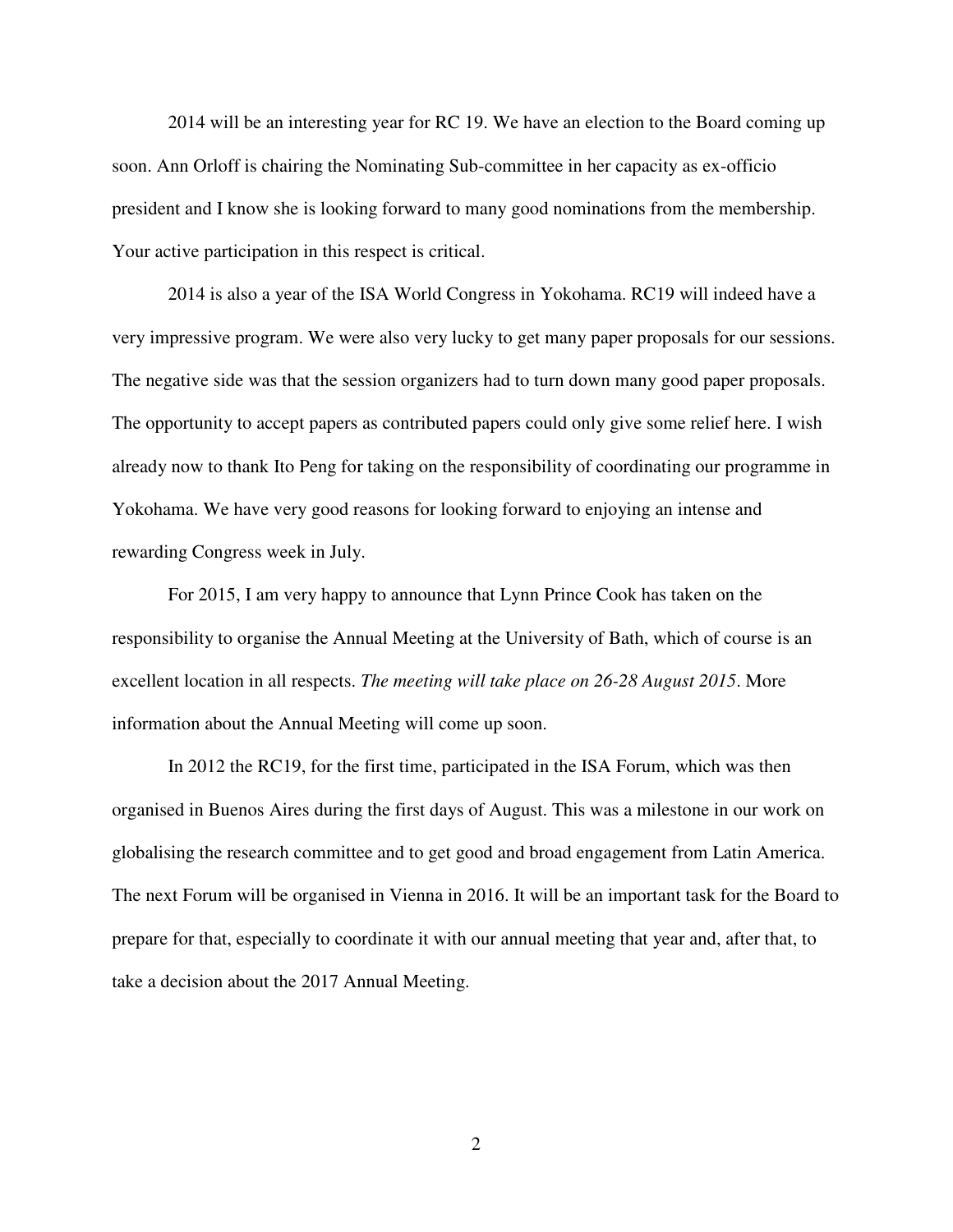Last but not least: do not forget to inform colleagues about the opportunities associated with a membership and participation in the work of RC19. The more members, the merrier! Sincerely,

Joakim Palme

President of RC19

#### **NEW BOOK**

Max Koch and Martin Fritz (eds.). 2013. *Non-Standard Employment in Europe: Paradigms, Prevalence and Policy Responses*. Palgrave Macmillan.

http://www.palgrave.com/products/title.aspx?pid=630171

#### *Description*

'Non-standard' employment is becoming more common. Fewer people are working full-time and/or have permanent employment contracts; more are working part-time, have fixed-term contracts or are self-employed. Many scholars have pointed to the negative consequences of this development, including 'precarious' forms of employment and in-work poverty. This volume provides a thorough theoretical and empirical analysis of these processes by understanding the 'destandardization' of employment in Europe and the associated modifications in socio-economic regulation both at national and EU level. The book provides country studies of the UK, Spain, Germany, Poland, Croatia, and the Nordic countries and offers comparative European analyses of part-time and fixed-term employment in relation to in-work poverty, exclusion and anomie. Emphasis is on 'best practice' in the governance of non-standard employment. Is there evidence for a new and socially inclusive European employment standard?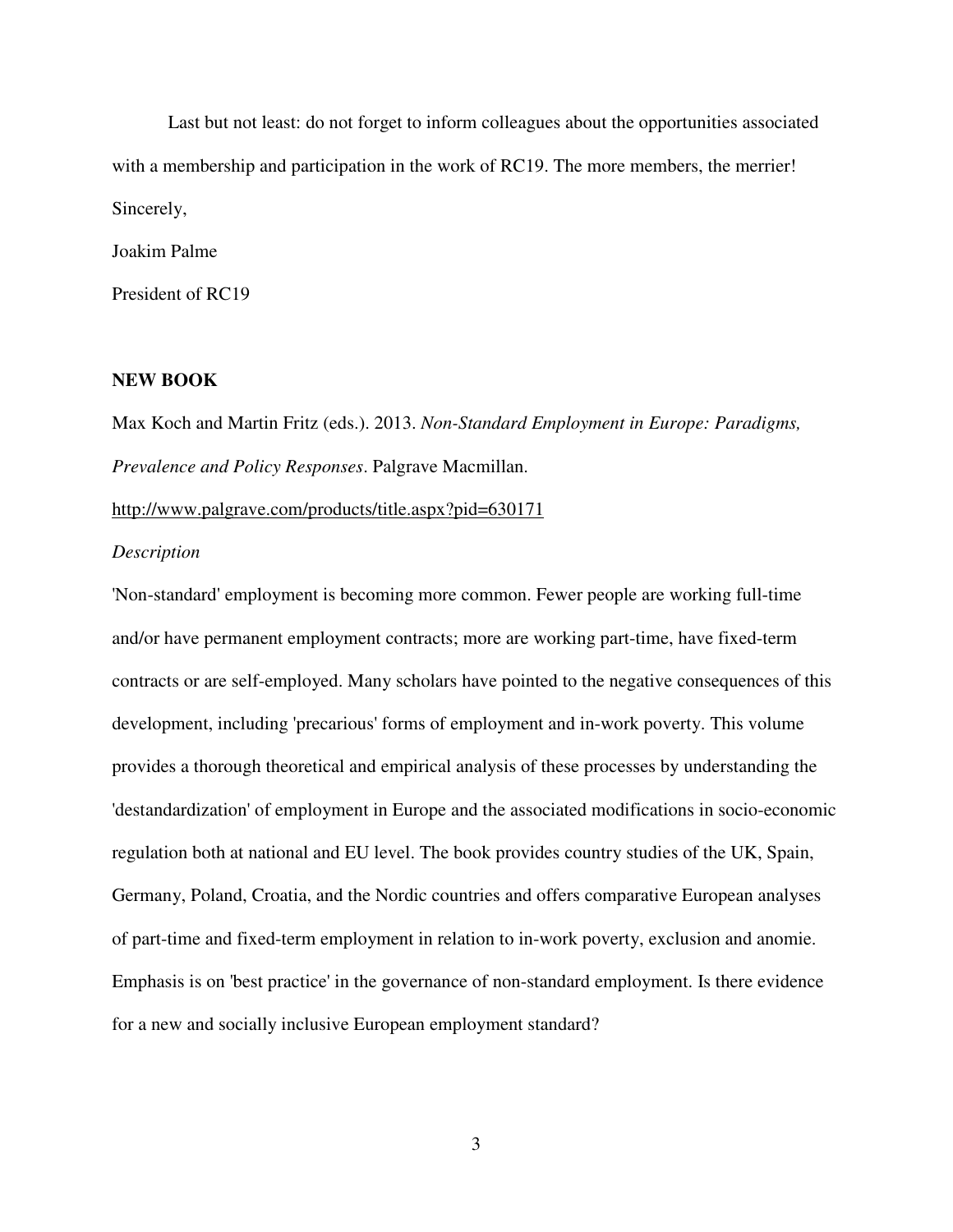#### *Contents*

Preface; Richard Hyman

Introduction: Changing Employment Standards in a Crisis-ridden Europe; Martin Fritz and Max Koch

PART I: THE THEORETICAL, ECONOMIC AND POLITICAL BACKGROUND

1. A Conceptual Approach of the Destandardization of Employment in Europe since the 1970s; Jean-Claude Barbier

2. Employment Standards in Transition: From Fordism to Finance-Driven Capitalism ; Max Koch

3. Non-Standard Employment and European Union Employment Regulation; Julia S. O'Connor PART II: COUNTRY STUDIES

4. The Expansion of Temporary Employment in Spain (1984-2010): Neither Socially Fair nor Economically Productive; Jorge Sola, Luis Enrique Alonso, Carlos J. Fernández Rodríguez and Rafael Ibáñez Rojo

5. 'Flexicurity' through Normalization? Changes in Scope, Composition and Conditions of Temporary Employment in Croatia; Teo Matković

6. Destandardization of Employment in the UK: Issues, Politics and Policy Re-Invention; Lefteris Kretsos and Miguel Martínez Lucio

7. Non-Standard Employment in Poland: Option or Necessity?; Anna Buchner-Jeziorska

8. Revival of the 'German Model'? Destandardization and the New Labour Market Regime; Hajo Holst and Klaus Dörre

9. Non-Standard Employment and Perceptions of Job Characteristics and Labour Market Situation: An Intra-Nordic Comparison; Bengt Furåker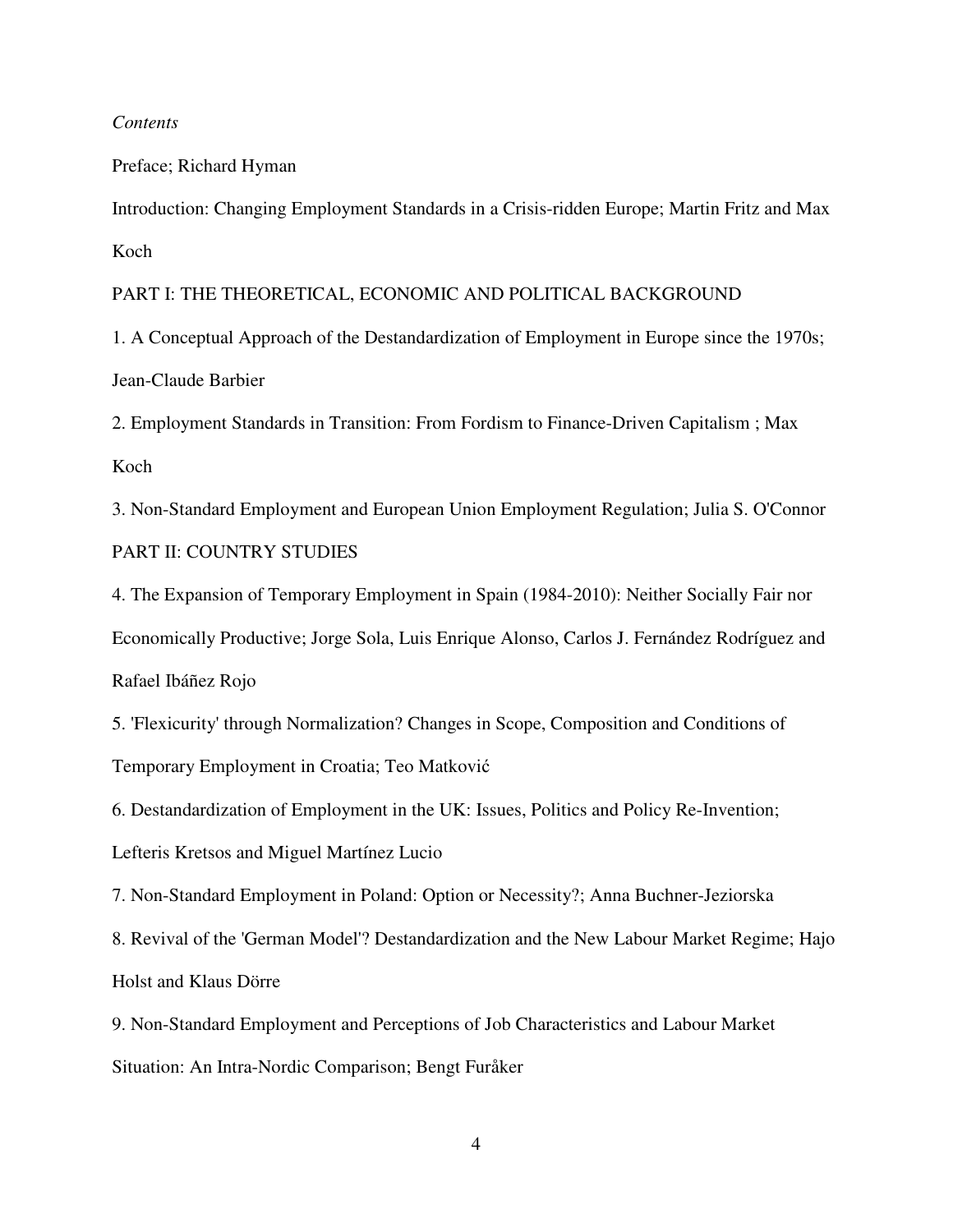#### PART III: THE COMPARATIVE PERSPECTIVE

10. Should We Care about Part-Time Work from a Poverty Perspective? An Analysis for the EU15 Countries; Jeroen Horemans and Ive Marx

11. Temporary Employment and Poverty in the Enlarged European Union: An Empirical and Comparative Analysis; Wim Van Lancker

12. Non-Standard Employment and Anomie in the EU; Martin Fritz

13. Conclusion: Non-Standard Employment: Concept, Empirical Results and Policy

Implications; Max Koch and Martin Fritz

#### **CONFERENCES**

#### **Revisioning Gender: Complex Inequalities and Global Dimensions**

June 13-14, Stockholm Ersta Hotel

This year marks 20 years since the historic conference *Crossing Borders; Gender Citizenship and Social Polices,* where 120 researches from 28 countries met in Saltjöbaden; the launching of the first research school in Gender in Sweden; and the 20th anniversary of Social Politics (OUP).

In 2014 crossing borders encompasses the movement of persons and ideas and the reach of global markets and institutions shaping the revisioning of gender in a post crisis era. The conference addresses the differential impact of the crisis across and within societies and regions, and the forms of exclusion the global crisis has generated considering gender, class, race/ethnicity, age, disability citizenship status, employment status and their intersections. We will be looking through multi-layered lenses to interpret how global processes are reflected in gender and welfare state change – filtered through international, state and local institutions,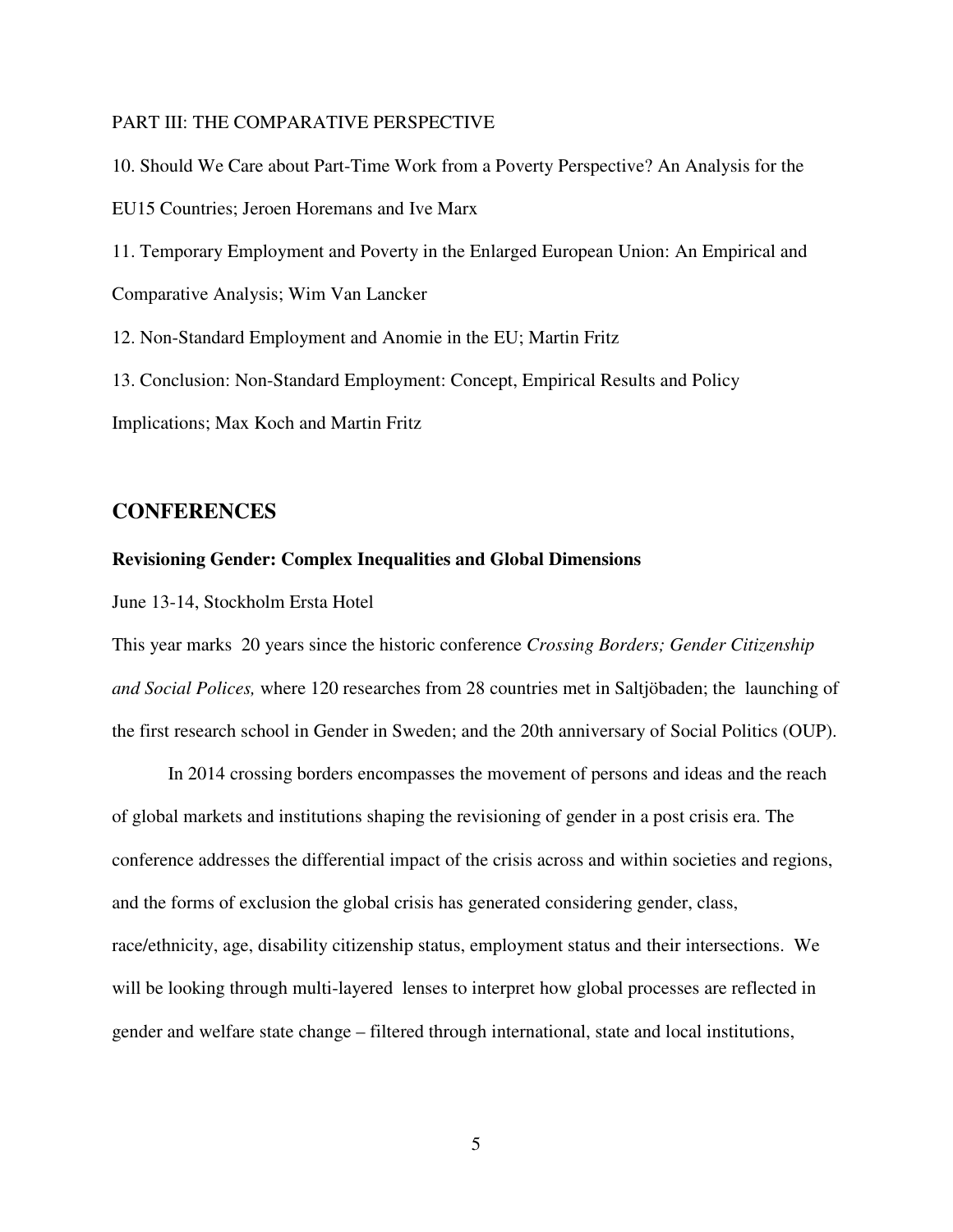social movements, the firm and work organization, and within households – and how they are translated into the capabilities of individuals to make alternative life choices.

Key themes in the conference include:

- Austerity and Equity
- Citizenship and Social Membership
- The Politics of the "New" Welfare State
- Care, Migration and Markets

We feature three plenary panels:

Opening Panel: Complex Inequalities and Global Dimensions

Myra Marx Ferree

Bridget Anderson

Susan Gal

Leslie McCall

Ito Peng

Second Panel: The Widening Gap in Equalities

Jill Rubery

Jane Jenson

Alexandra Mrčela-Kanjuo

Bruno Palier

Shahra Razavi

Shireen Hassim

Closing Panel: Revisioning Gender: Past, Present and Future

Barbara Hobson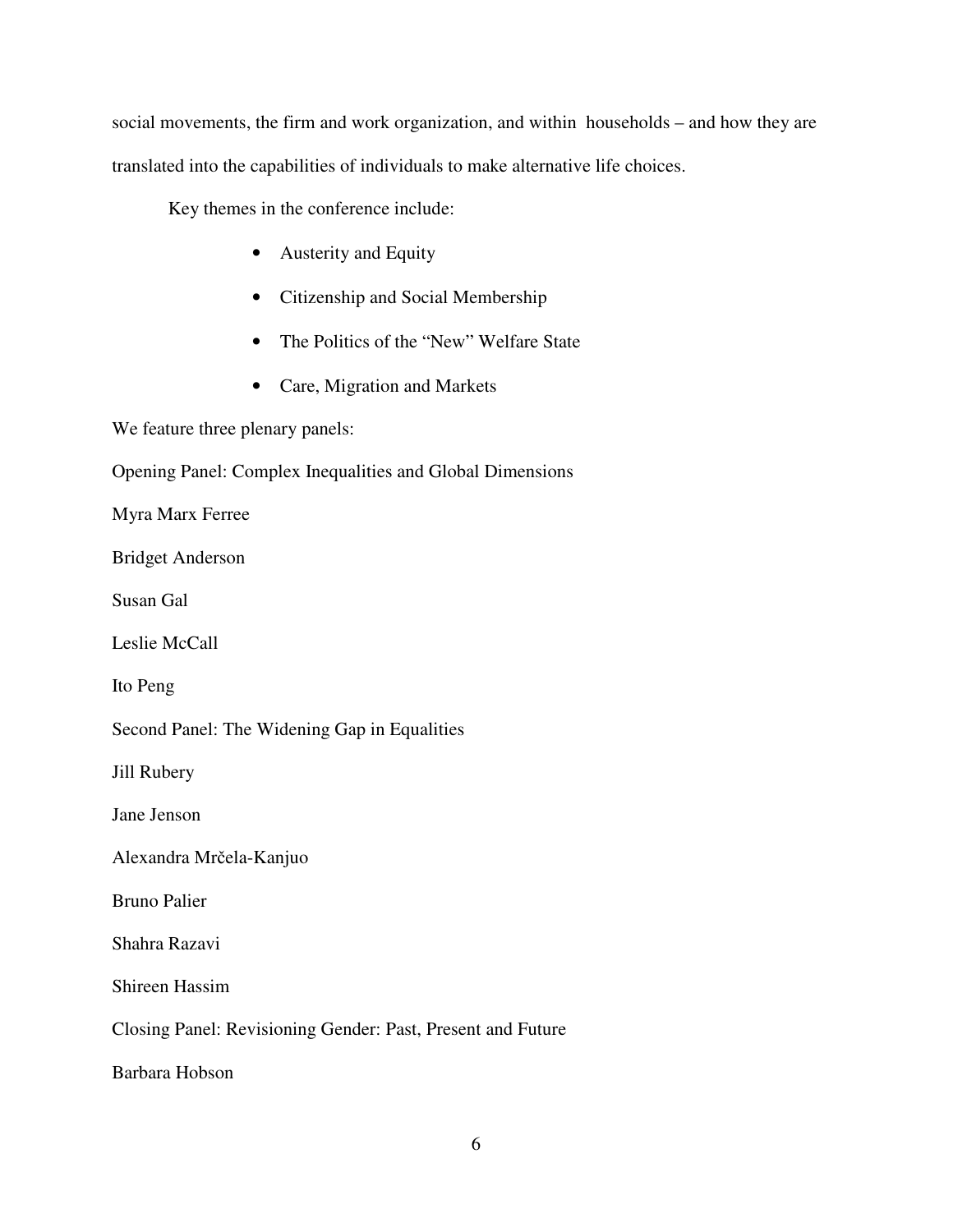Ann Orloff Rianne Mahon Sonya Michel Fiona Williams Deborah Brennan To get the registration form please send an e-mail to: Brita.Backlund.Rambaree@sociology.su.se

For further information contact: Barbara Hobson: Barbara.hobson@sociology.su.se

#### **Towards Inclusive Employment and Welfare Systems: Challenges for a Social Europe**

9-10 October 2014, Berlin

Since the onset of the financial crisis, European integration has come under pressure economically, politically and socially. As a result of rising unemployment and deprivation, divisions have deepened not only between countries but also between well-protected labour market insiders and precariously employed or unemployed labour market outsiders. As a solution to these worrying problems, the European Commission launched a social investment package in 2013 that propagates the more effective provision of employment services (including education, training, life-long learning and other preventive measures) as well as social services (such as housing, healthcare, childcare and care for the elderly) as a means for increasing employment rates while simultaneously reducing poverty, deprivation and eventually public expenditures. In this vein, the social investment agenda can be seen as a continuation of the active inclusion strategy of 2008 but also marks a new turn in European social policy because the goal of social cohesion (which lay at the heart of active inclusion thinking) has at least rhetorically been replaced by a stronger focus on economic performance.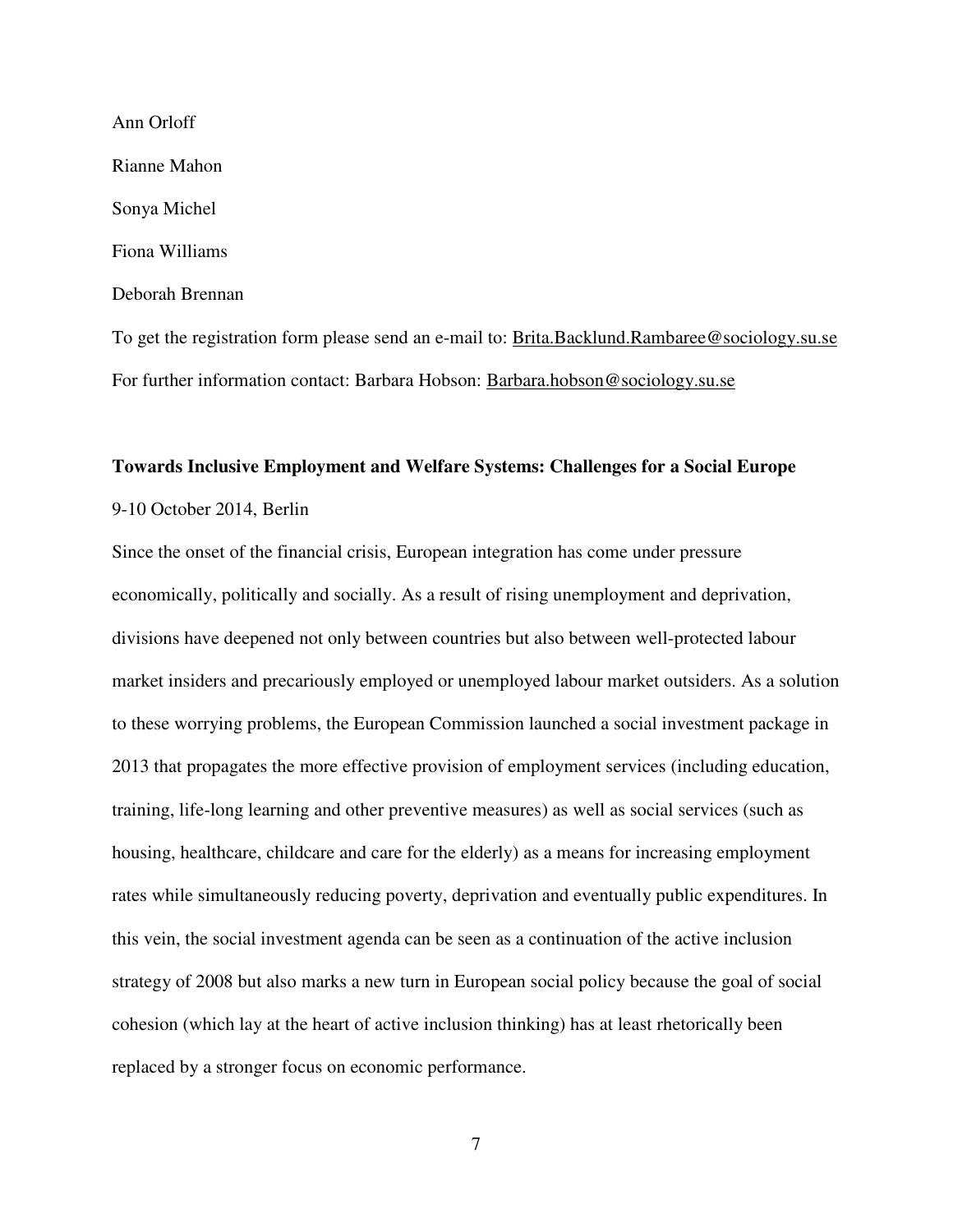In order to examine current social trends in Europe as well as the impact of social investment or active inclusion oriented policies – where they exist – on the well-being of classic labour market outsiders such as women, single parents, young people, disabled people, or immigrants, six research projects issued under the 7th European Framework programme (COPE, FLOWS, IMPROVE, INSPIRES, LOCALISE and WILCO) invite contributions to the conference "Towards Inclusive Employment and Welfare Systems: Challenges for a Social Europe" to be held in Berlin on 9-10 October 2014. The conference is open to all researchers in the fields of comparative social policy, social inclusion, welfare governance and other areas of research related to the theme of the conference. Some of the main questions that will be addressed during the workshop sessions are:

‐ Which inequality, poverty and social exclusion trends can currently be observed in Europe, and (how) are they addressed politically at the European, national, or local level?

‐ Is the integration of policy fields such as income protection, employment, education, and care an empirical reality? If so, what are the effects of policy integration?

‐ Which governance challenges does the provision of social and employment services hold for the organizations and individuals administering these services in a multi-level context?

‐ (How) do the discourses of social investment and active inclusion shape the state-citizen relation in theory and practice?

*Keynote speakers* 

Colin Crouch

Bruno Palier

Chiara Saraceno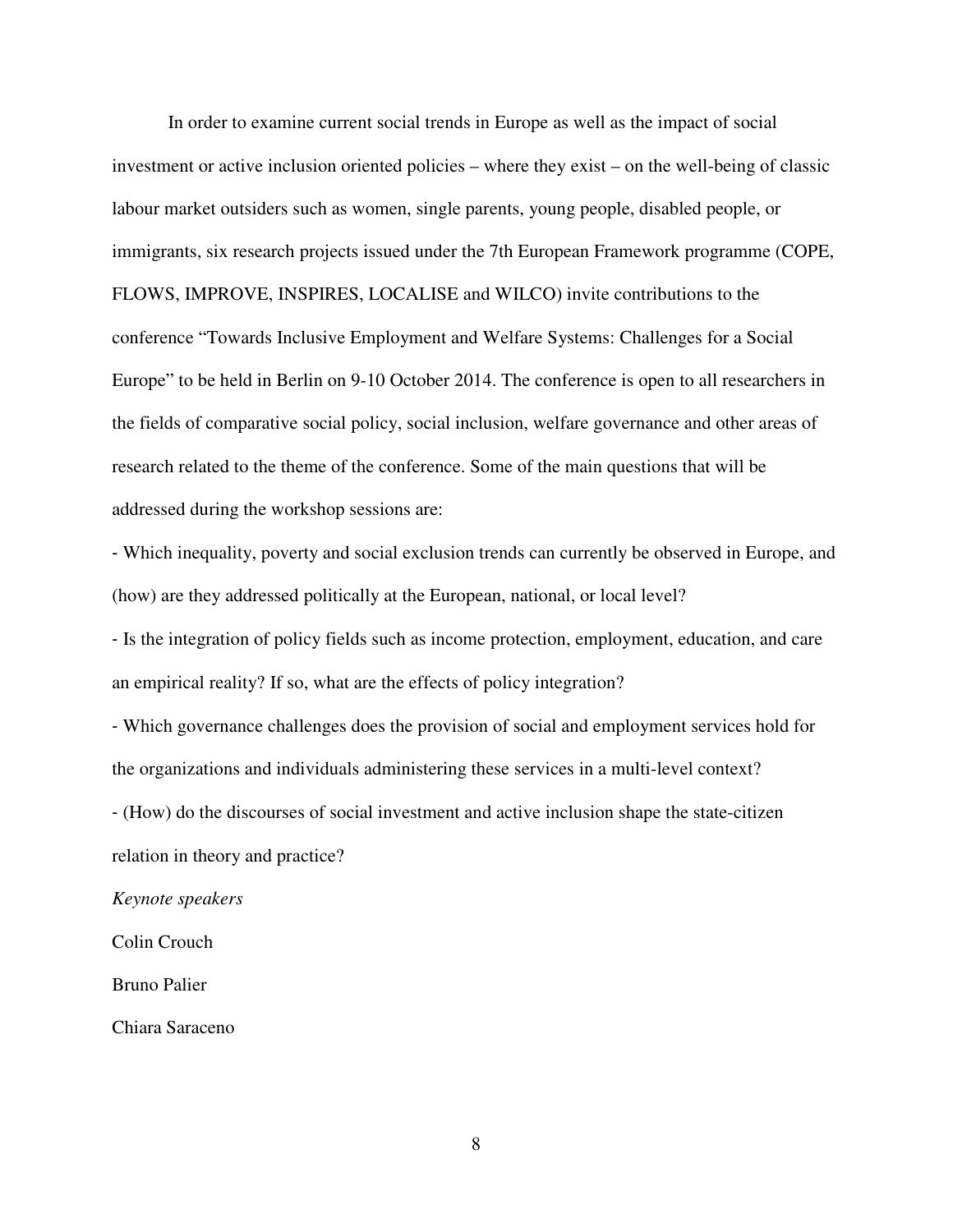#### *Submission of abstracts*

Prospective participants should send their abstracts via e-mail to the conference organizers and the workshop convenors, indicating for which workshop they would like to apply. All applications should include the title of the proposed paper, the name, affiliation and contact information of the author(s), as well as a short description of the content of the paper (maximum ¾ - 1 page). Graduate students are welcome to apply.

#### *Deadline for applications: 31 March 2014*

Successful applicants will be informed by 30 April 2014. The full version of the papers must be submitted on 15 September 2014 at the latest. All papers must be submitted in English and must not exceed 8,000 words all inclusive. Longer submissions can unfortunately not be considered. *Timeline* 

31 March 2014 Deadline for abstracts

30 April 2014 Notification of acceptance and opening of online registration

15 September 2014 Deadline for paper submissions and closing of online registration

9-11 October 2014 Conference

#### *List of Workshops and Convenors*

Workshop 1: Non-Public Actors Håkan Johansson hakan.johansson@soch.lu.se Franca Maino franca.maino@unimi.it

Workshop 2: Local Activation Governance Martin Heidenreich martin.heidenreich@uni-

oldenburg.de Deborah Rice deborah.rice@uni‐oldenburg.de Katharina Zimmermann

#### k.zimmermann@uni‐oldenburg.de

Workshop 3: Social Innovation Taco Brandsen t.brandsen@fm.ru.nl

Workshop 4: Resilient Labour Markets Menno Fenger fenger@fsw.eu.nl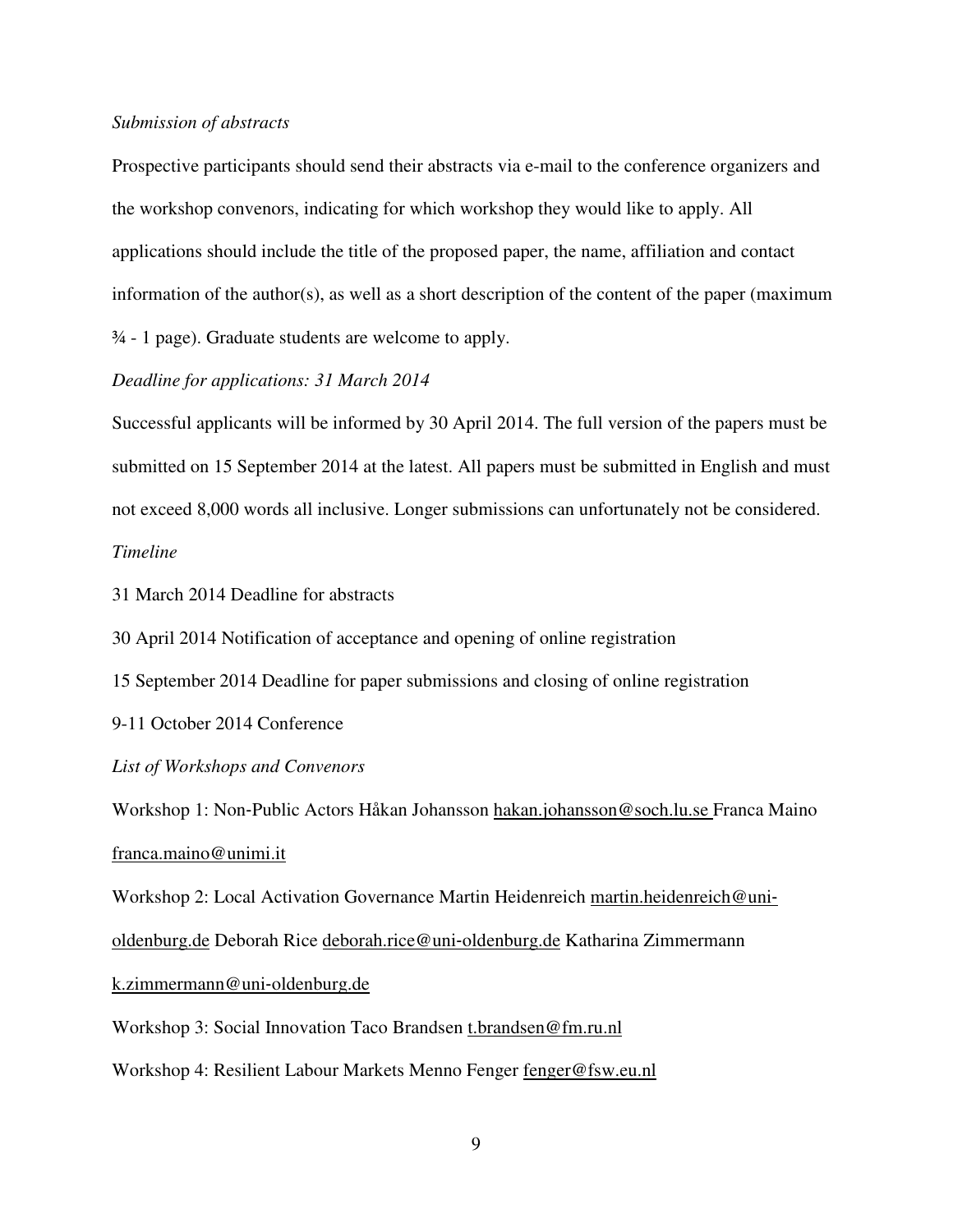Workshop 5: Gender Parity & Social Cohesion Per Jensen perh@dps.aau.dk Workshop 6: Social Policy Paradigms Bea Cantillon bea.cantillon@ua.ac.be Tim Goedemé tim.goedeme@ua.ac.be *Contact details*  www.inclusive-europe-conference.eu inclusive.europe.conference@uni-oldenburg.de

#### **FISS 2014 Conference – Call for Papers**

#### *2-4 June 2014 – Sigtuna, Sweden*

The 21st International Research Seminar of the Foundation for International Studies on Social Security (FISS) will be devoted to the *challenges for social protection* within a changing economic, social and political context. Trends in globalisation, socioeconomic and demographic transitions, the continuing impact of recent financial crises, and the need for cost containment and increasing budgetary efficiency raise issues for the future of social protection. Questions emerge with regard to the role and objectives of social protection, including which objectives should be primary goals, how should they be achieved and what is the impact of current efforts? How to strike an appropriate balance between solidarity, reciprocity and insurance and what does this imply for the institutional, political and financial architecture of social protection? Which instruments should be used to meet social protection challenges and to achieve its objectives and how can an appropriate balance between income protection, quality and accessibility of care and services and the investment in human capital be achieved?

FISS welcomes papers that address these and other relevant questions. Paper submissions should consist of a title, an abstract (400 words max.) and full contact details of all authors.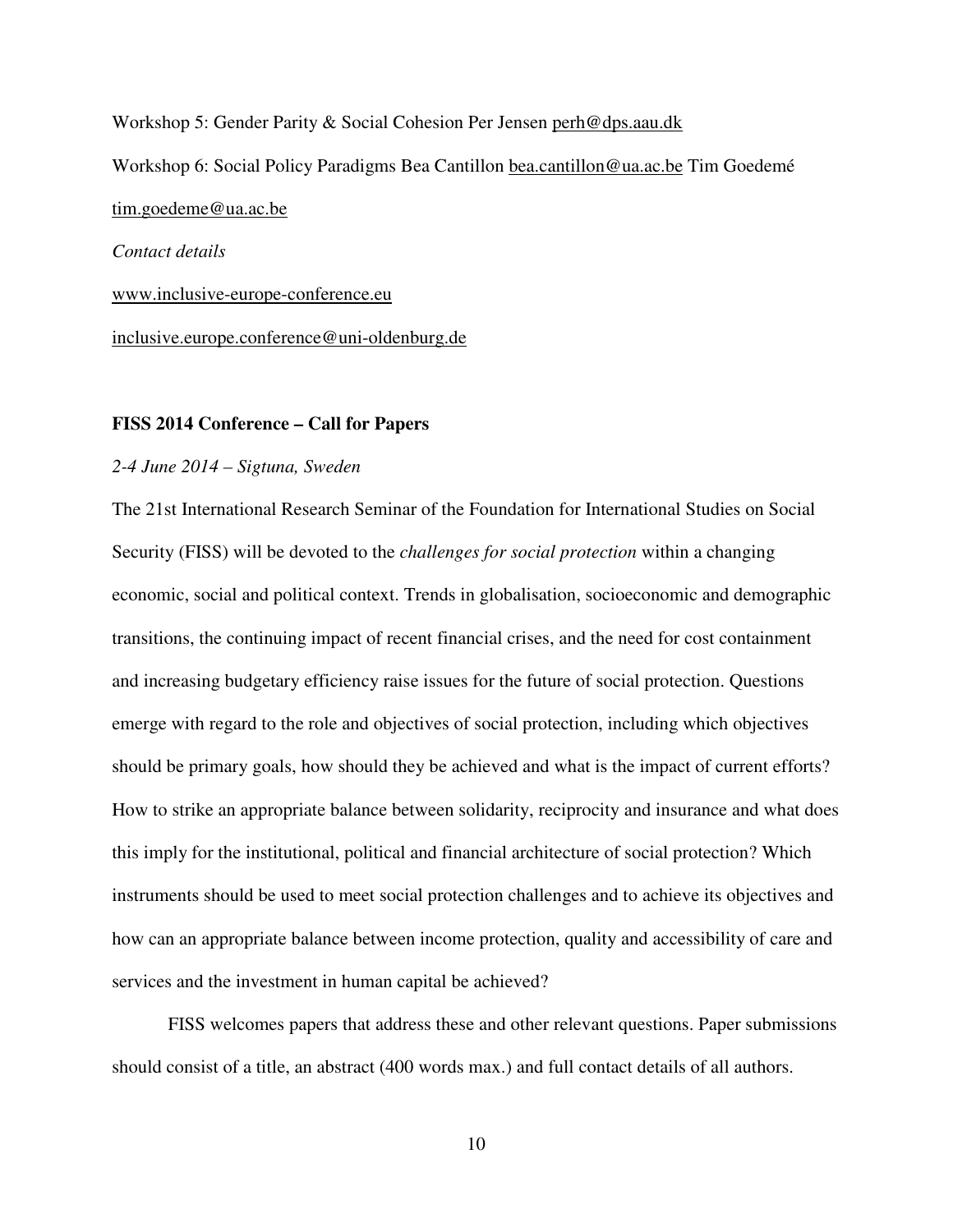Closing date for submissions is 31 January 2014. More information is available at the http://webh01.ua.ac.be/csb/fiss/?page\_id=382

Confirmed keynote speakers are:

- John Hills (The London School of Economics and Political Science)
- Brian Nolan (Trinity College Dublin)

The contributed paper selected as best from among those presented at the conference will be awarded the FISS Best Paper Prize of 500 Euros and the paper will be published in The European Journal of Social Security (subject to satisfying the refereeing process).

Peter Saunders & Bea Cantillon

FISS President & Secretary General

## **Call for Papers—Consumption and Context: Exploring Concepts and Consumption Processes in Varying Socio**‐**cultural Settings**

Research Network of Sociology of Consumption

European Sociological Association Midterm conference

Faculty of Arts, University of Porto, O'Porto, 3-6 September 2014

Consumption research is currently placed at the intersection of much debated sub-themes of sociology, such as economic sociology, environmental sociology, social class research, social movements analysis. Moreover, the theoretical frameworks it utilises, heavily build on empirical research that draws on different national contexts, making consumption research one of the hotbeds of comparative sociological inquiries.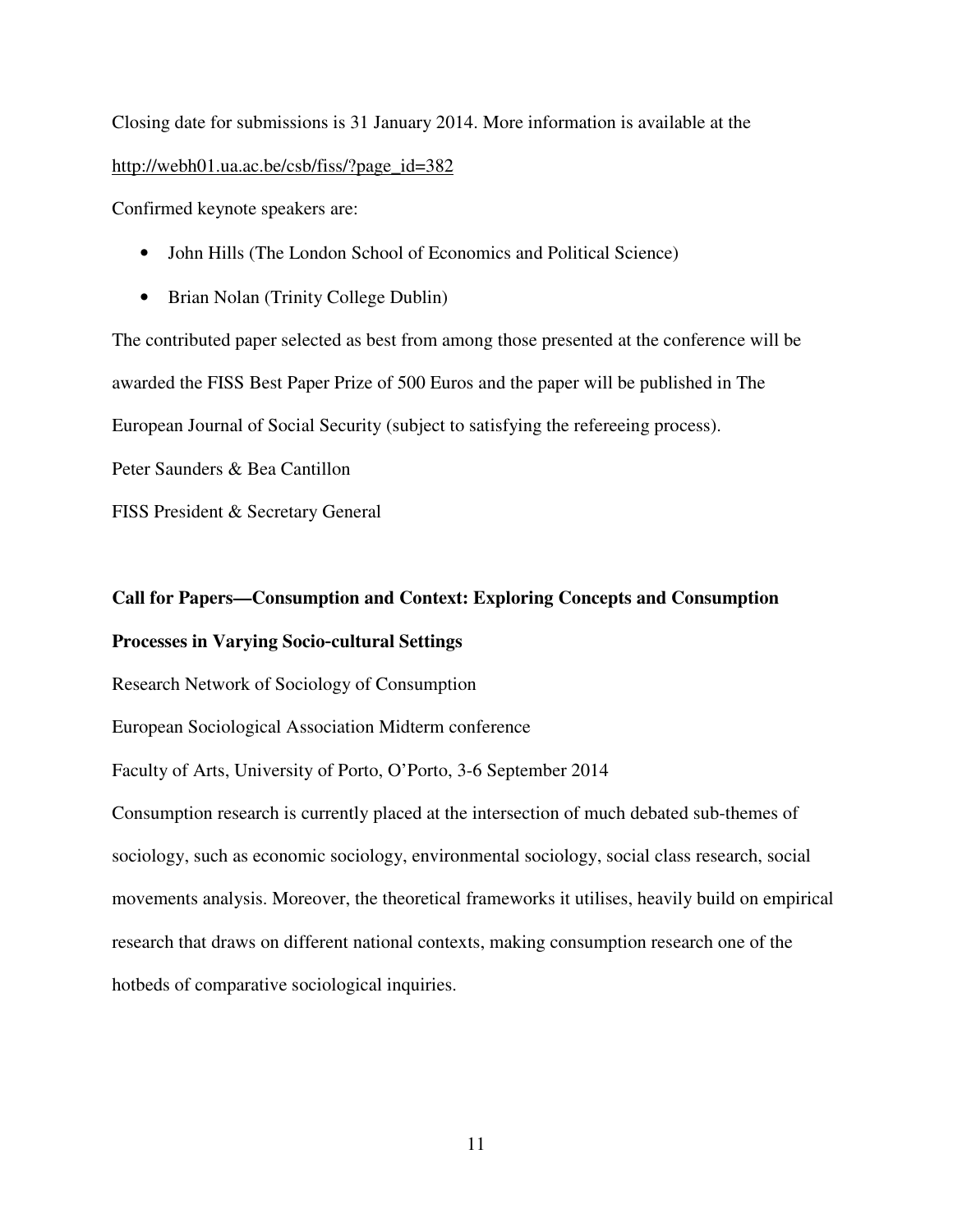Studies in their empirical, often cross-cultural endeavour look, for example, at consumer practices, limits of consumption and problematic habits in different milieus, classes and countries using a wide selection of methodologies and concepts. In these attempts consumption research has been implicitly questioning the influences of institutional frameworks and national cultural repertoires, by for instance, comparing their varying effects on individuals' habits and practices. This interim meeting takes the opportunity to make this questioning more explicit, by encouraging participants to reflect on the conditions that create the empirical outcomes in different national settings and also inviting to think on the varying explanatory power of conceptual tools in such contexts. What implications do conceptualisations and approaches have on comparisons and how does methodology shape results in different environments? How do the conceptual tools, frequently used in consumer research, work under various settings? In what ways the similarities and differences observed can refine the theoretical frameworks used? How do the institutional frameworks and national repertoires influence the consumer behaviour on the micro-level? The meeting furthermore wants to sharpen our analytical toolbox also in the context of growing cultural diversities inside countries.

We are happy to announce that the midterm conference of the Research Network of Sociology of Consumption of the European Sociological Association will be held in Porto in 2014. For details, please see the conference website at: http://esa-

#### consumption.eventqualia.net/en/2014/home/

We invite papers that address various aspects of the sociology of consumption. Deadlines: We expect abstracts of 250 words by February 15, 2014. Abstracts should be sent via the submission form on the conference website. Please include in the abstract information about the theoretical framework of the research, the methodology employed, and the contribution of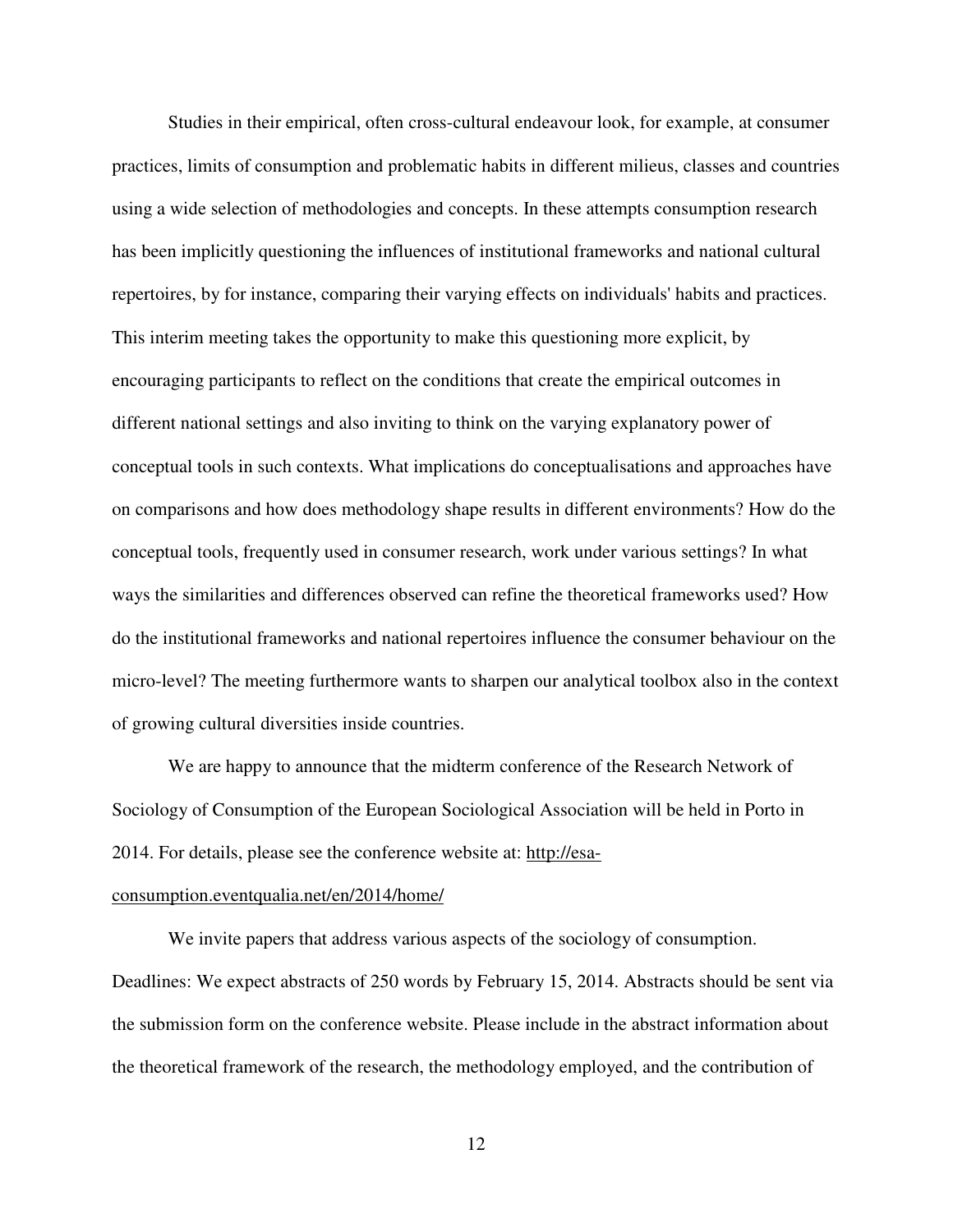the paper. Letter of acceptance and preliminary programme will be sent to participants by March 15th, 2014. Registration and payment of conference fee should be made by July 1, 2014. Conference fee, registration

The conference fee is  $85 \epsilon$  is for the members of the Research Network of Sociology of Consumption (RN5) of European Sociological Association. If you are not a member of the network the fee is 105  $\epsilon$ . Please check your RN membership on the ESA website and renew it, if needed, or become a new member by paying the network membership fee. The conference fee should be paid by July 1st 2014 to the conference account at the University of Porto. The details will be specified soon. The fee includes conference documents and catering during the two and half days (evening entertainment and dinners are not included).

#### **Conference: The Welfare State in Portugal in the Age of Austerity**

Lisbon, 9-10 May 2014

What is the role of the Welfare State in a time of economic crisis, fiscal austerity and social problems? This conference, called "The Welfare State in Portugal in the Age of Austerity", is organized by the University of Lisbon, and it aims to stimulate academic discussion on the present and future of the welfare state in Portugal. It is expected to be a meeting of academics, who are dedicated to the study of social policy across of spectrum of different scientific disciplines.

It will promote interdisciplinary academic discussion on the transformation of the welfare state in Portugal, in a time of financial austerity, economic crisis and rising social risks. We encourage teachers, students and researchers who have been studying these topics to participate. Are specially welcome contributions from different scientific areas, making use of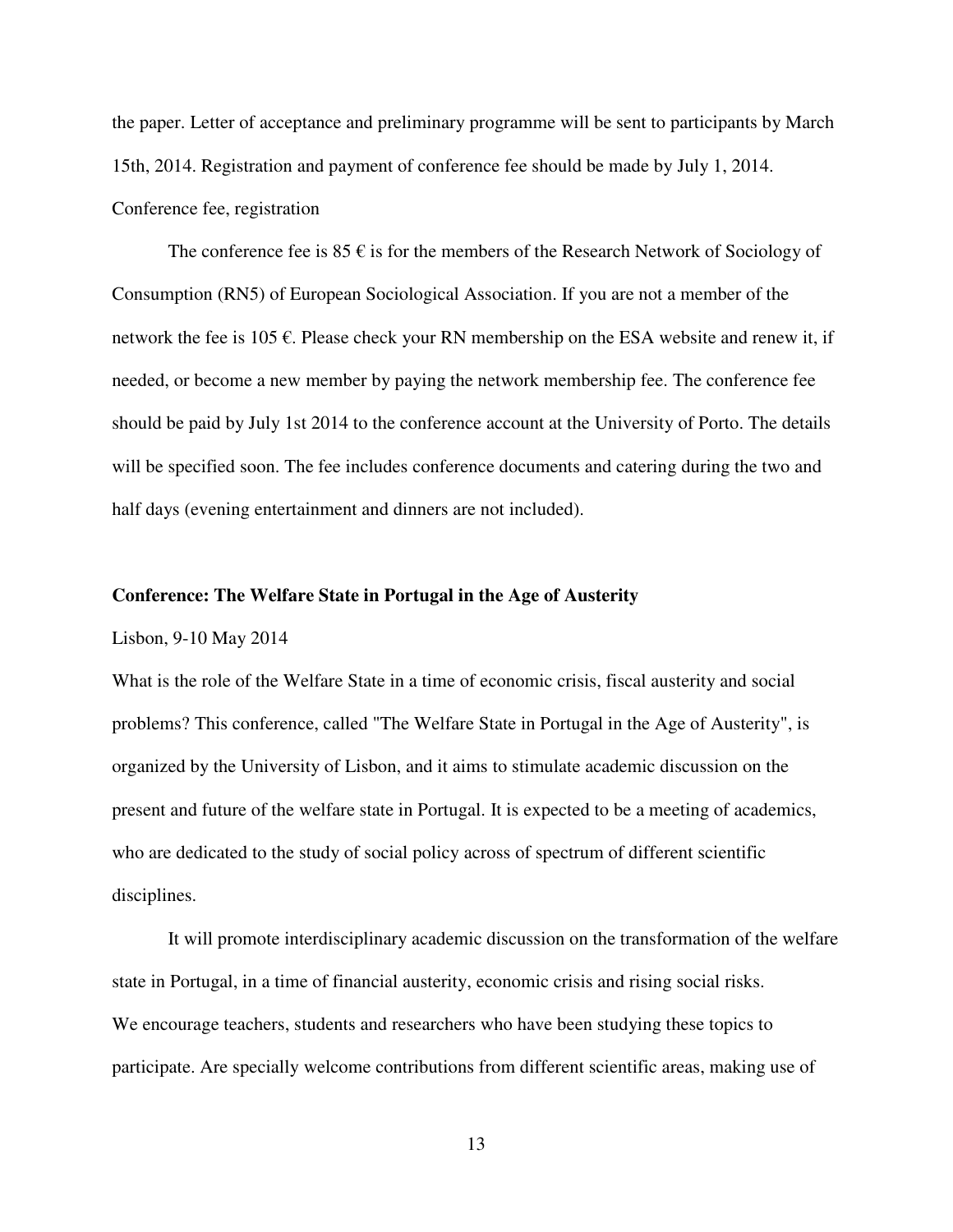diverse sources and addressing these topics from a range of methodological and comparative perspectives.

Please follow this link to our website if you want to know more about the conference:

https://aquila.iseg.utl.pt/aquila/instituicao/ISEG/docentes-e-investigacao/conference-theme

**Organizers** José António Pereirinha (ISEG, University of Lisbon) Romana Xerez (ISCSP, University of Lisbon) Conference Committee Dalia Costa (ISCSP, University of Lisbon) Elvira Pereira (ISCSP, University of Lisbon) Olivia Bina (ICS, University of Lisbon) Paula Albuquerque (ISEG, University of Lisbon) Paula Pinto (ISCSP, University of Lisbon) Rafael Marques (ISEG, University of Lisbon) Sofia Aboim (ICS, University of Lisbon) Vitor Escaria (ISEG, University of Lisbon)

#### **Social policy and regimes of social welfare in Africa**

International Workshop, University of Fribourg, 12 September 2014 This workshop is organized by Daniel Künzler and Michael Nollert at the Division of Sociology, Social Policy and Social Work at the University of Fribourg on behalf of the Swiss Society for African Studies and the Swiss Sociological Association (Research Committee Economic Sociology).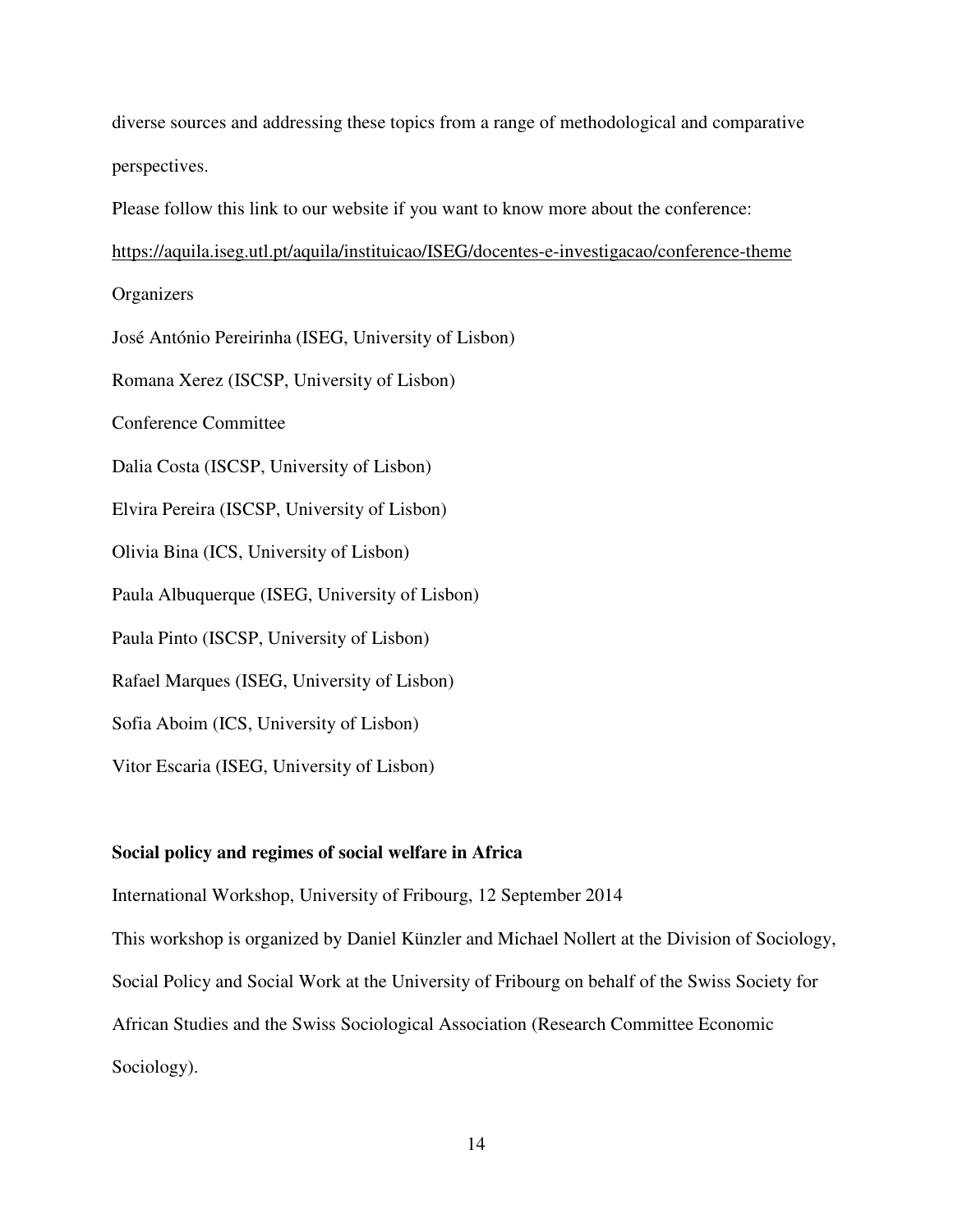There is a vast amount of scientific literature on social welfare in developed countries. In addition to research on individual strategies (micro level) and collective actors in specific policy fields (meso level), there is substantial research on welfare states (macro level). However, social welfare is not only provided by states but also by markets, households and non-governmental organizations. The description and analysis of these welfare mixes is frequently based on typologies, the most well-known being the differentiation between social democratic, conservative and liberal welfare regimes (Esping-Andersen 1990, 1999). Research not only focuses on different social policies, welfare mixes and their outcomes such as reduction of poverty or inequality, but also on path-dependent developments and the variance of welfare regimes.

For other contexts, especially in the Global South where social policy is less pervasive, these concepts proved inspiring, but not directly transferable. In recent years, researchers increasingly began to empirically research other contexts and develop theoretical concepts for them. To underline the different position of states in the welfare mixes, typologies of welfare regimes were developed. Examples include the liberal-informal welfare state in Latin America, the productivist welfare regime and the emerging productivist welfare states, both in East Asia (Wood and Gough 2006). In this perspective, African countries are examples of the residual category, the insecurity regimes.

The Fribourg workshop seeks to provide a more nuanced and contextualized picture of the welfare mix in African countries based on the most recent typologies. Key note speakers will not only focus on these typologies, but also on (pre-)colonial legacies and its relations to welfare mixes. Additionally, two forums will host paper presentations that focus on social policy and regimes of social welfare in Africa. The organizers especially invite papers that use macro level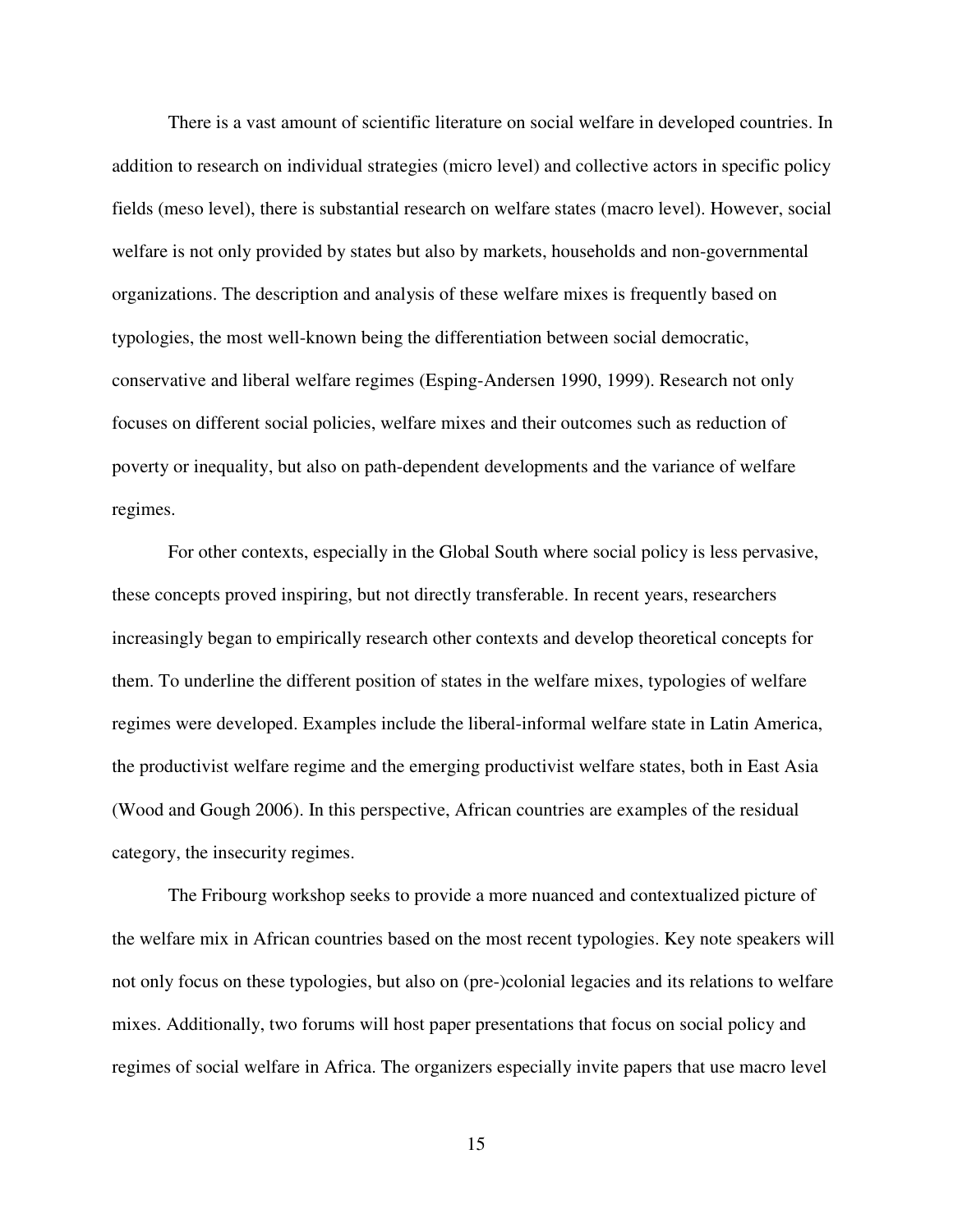conceptual frameworks to analyze cases of welfare mixes and explain their emergence or their outcomes. Additionally, papers can focus on regional and global influences on the welfare mix (e.g., processes of pressure and/or learning from international organizations or regional integration). The organizers furthermore look for paper proposals that further our conceptual and methodological understanding of regimes of social welfare in Africa. Comparative papers are strongly encouraged.

Call for papers: Paper proposals of approx. 200 words should be submitted to the contact address before January 14, 2014, and additionally include name and institutional affiliation of the author(s). The organizers will support travel and accommodation for invited presenters. Contact address:

Workshop "Social policy and regimes of social welfare in Africa"

Daniel Künzler

University of Fribourg, Division of Sociology, Social Policy and Social Work

Route des Bonnesfontaines 11

CH-1700 Fribourg

Mail: daniel.kuenzler@unifr.ch

Phone +41 26 300 83 86, fax +41 26 300 96 63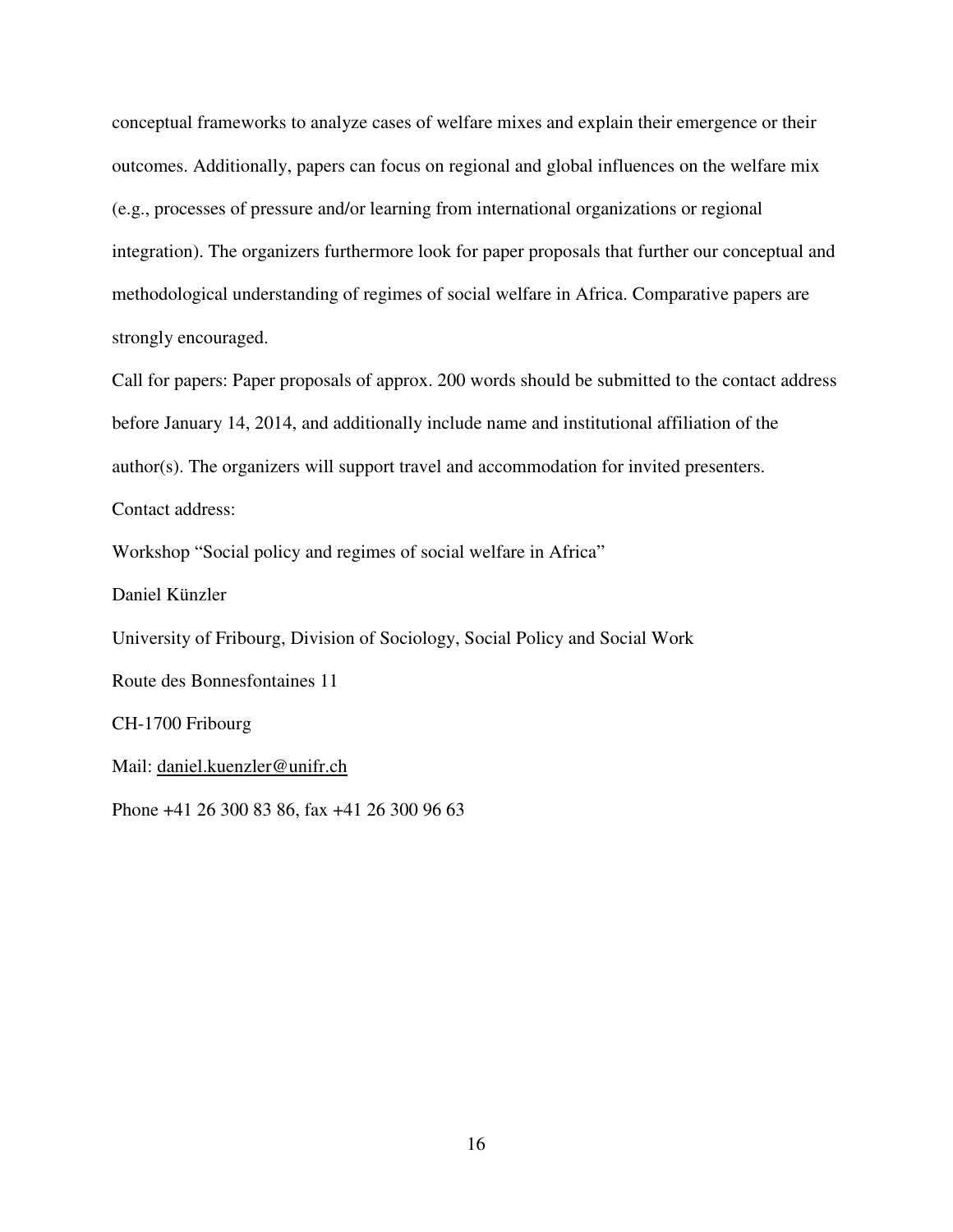# **Symposium – Understanding and Eradicating Poverty in South Asia: Lessons and Options**  South Asia Studies Centre University of Rajasthan, Jaipur

To Commemorate the 21st International Day for Eradication of Poverty

October 17, 2013

#### *Summary of outcome*

South Asian countries are aspiring for the foolproof security, faster economic growth and sustainable development. Poverty eradication is the precondition in fulfilling this aspiration of these countries. Though much has been done in this regard but more needs to be done for which we should dedicate and pledge our efforts for poverty eradication through innovative ideas, sharpening our tools of research, invent new methods of research and redesign our programmes, schemes and strategies.

The SASC as a pioneering research institution has a social and ethical mandate to make innovative contributions for the well-being, security and prosperity of the one-and-a-half billion people of this region and promote cordial inter-state relations by generating scientific research inputs for the realm of policy-planning. The symposium, has, therefore, been organized to intensively deliberate and discuss about poverty, prepare a roadmap for both research and innovation alongwith policy recommendations and legislative reforms for the eradication of poverty.

The global community, national governments, civil society organizations and poor people together are architects of the prosperous, peaceful, stable and harmonious society which is being threatened by the menace of pervasive poverty and, thus, in consonance with the UN Panel on the Post- 2015 Development Agenda wherein Ending Poverty as the first and foremost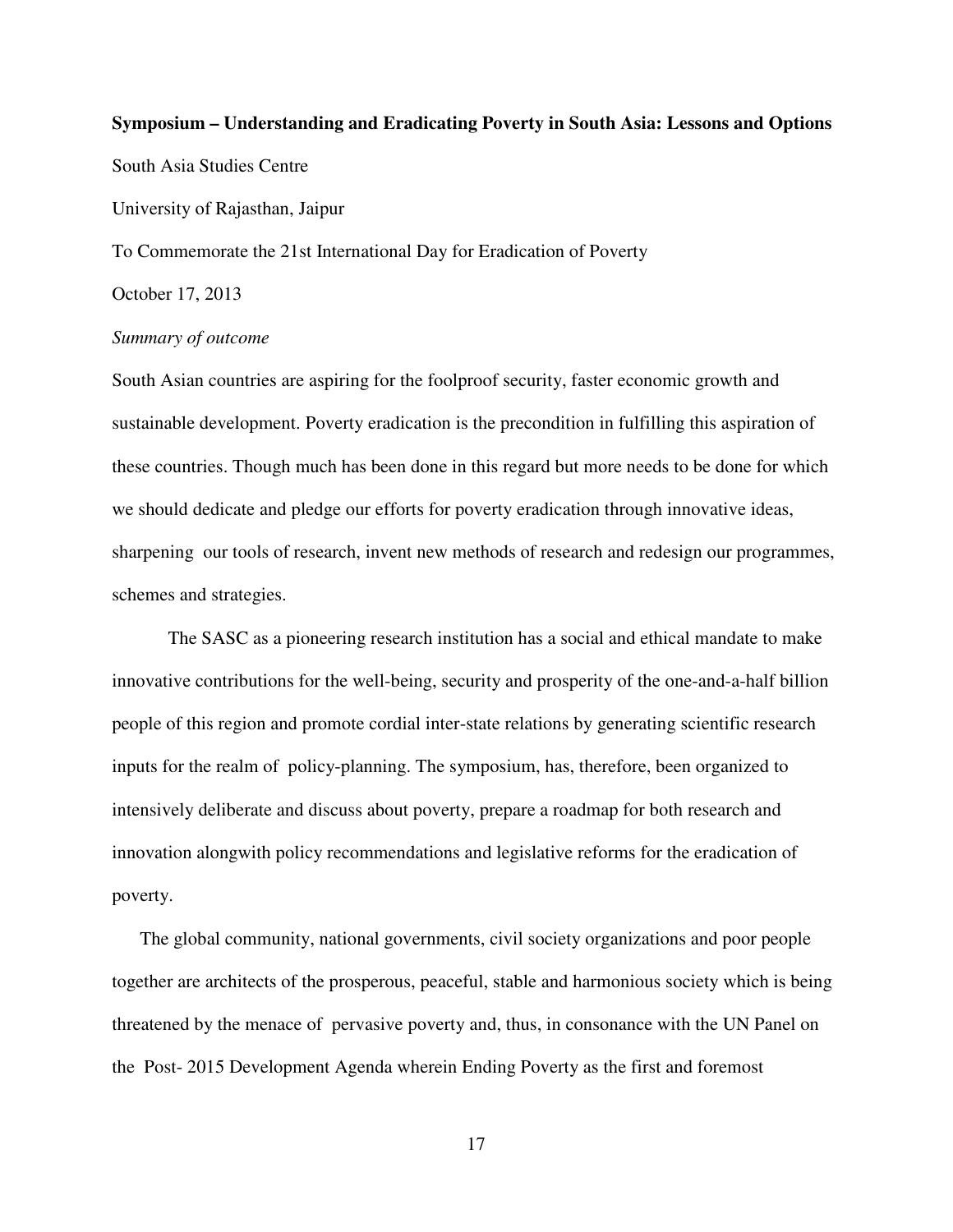developmental goal is to be realized by 2030. South Asian countries, therefore, must aspire to have a poverty free region by 2030 in consonance with global development goals. The following suggestions emerged from the day long deliberations:

- $\triangleright$  The Symposium acknowledged that global community, national governments, civil society organizations and poor people together are architects of a poverty free South Asia. It was recognized that the mission of foolproof security and sustainable development can be fulfilled and the goal of harmonious society can be realized after ensuring the eradication of poverty in all it facets.
- $\triangleright$  It identified that the stubborn social institutions, impaired political institutions, political expediency of leadership, bureaucratic inefficiency, and immobilized poor people are the main constraints in a proper understanding and effective eradication of poverty and thus, the past policy measures, legislative enactments and voluntary efforts have been proved inadequate for sustained poverty eradication.
- $\triangleright$  It underlined that poverty has often been defined as a socio-economic condition with grave dehumanizing consequences and, thus, a multi-dimensional approach has been adopted in understanding the multi-faceted landscape of the poverty situation.
- $\triangleright$  It further highlighted the wide gap between the poverty situation as conceptualized by scholars, perceived by the politico-bureaucratic elite and the actual poverty situation. There is an inadequate understanding and an insufficient policy or legislative measures for poverty eradication. It has, therefore, emphasized that the need of sharpening tools and inventing methods of poverty research while using the existing ones for conceptualizing and theorizing actual poverty situation is of paramount concern.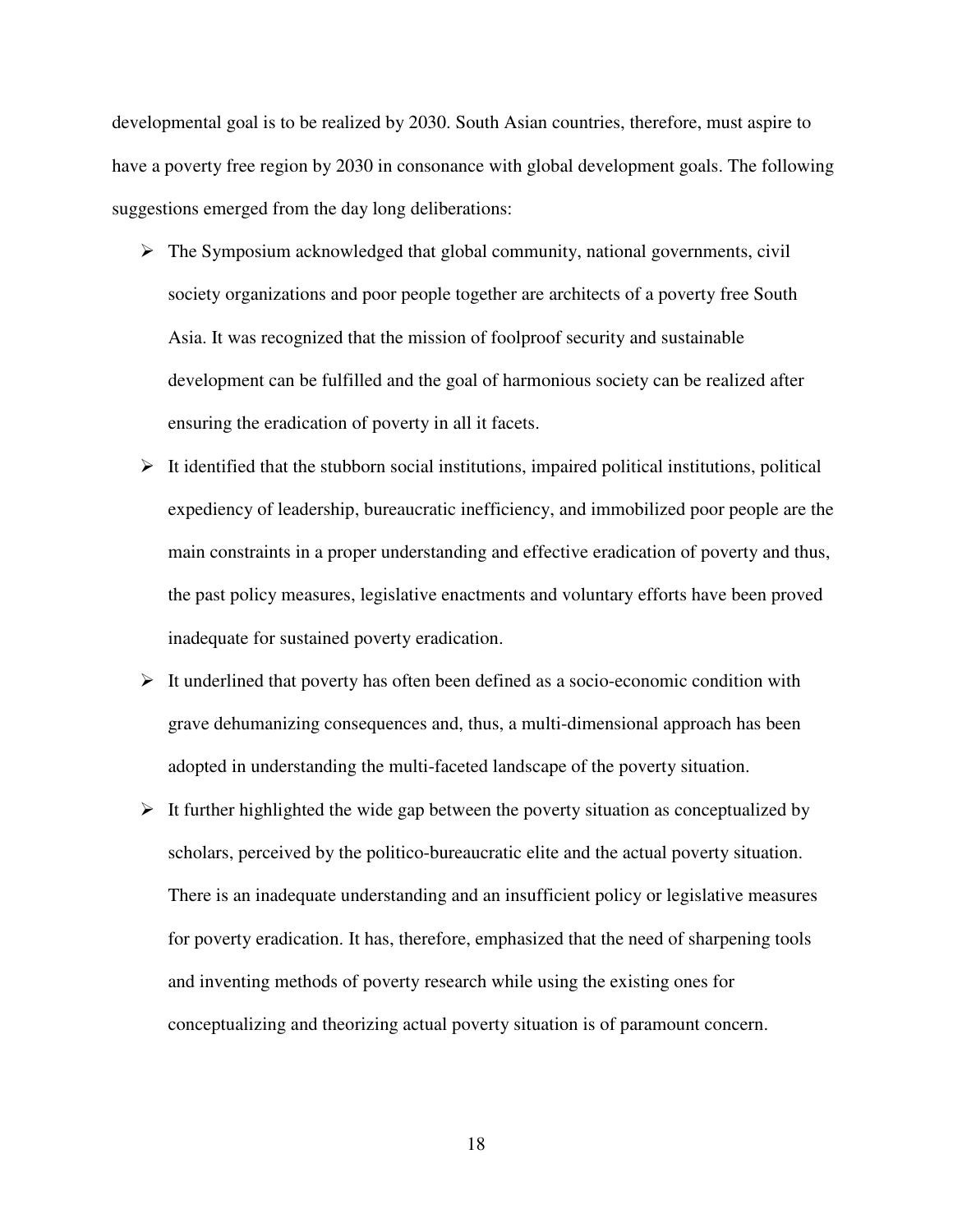- $\triangleright$  It emphasized the need for redefining poverty and reinterpreting/ revalidating the various components of the poverty situation. It is scientifically correct that we should narrow down our focus on poverty studies in order to widen our vision. It will definitely broaden our vision for the society.
- $\triangleright$  The symposium explained that humanitarian assistance and support in the form of serving the basic needs of the poor people in itself is not poverty eradication but it has a strategic role to play in the long process of poverty eradication which is not a onetime act but a long sustained process of preventing people to fall back in the poverty trap. Thus, it is also a preventive process.
- $\triangleright$  There must be greater mobilization of the poor people to play a larger role in the identity politics while taking into consideration ideological issues and indigenous technology as democratic setup demands in the South Asian countries.
- $\triangleright$  It recognized that neither poverty research is only a domain of social sciences nor poverty eradication is only a domain of politico-bureaucratic leadership or civil society. The capacity of all must be enhanced and all the available resources must be harnessed for a poverty free South Asia by 2030.
- $\triangleright$  The Symposium recommends that both creative and scientific disciplines must come together in an interdisciplinary forum/institution in order to prepare meaningful inputs for poverty eradication policy and legislation.
- $\triangleright$  It also recommends that poverty eradication programmes, schemes legislations, and strategies must focussed, not only on restoration of certain facilities, rights and opportunities to the poor but the poor must be enabled to afford them and sustain themselves in the poverty free society.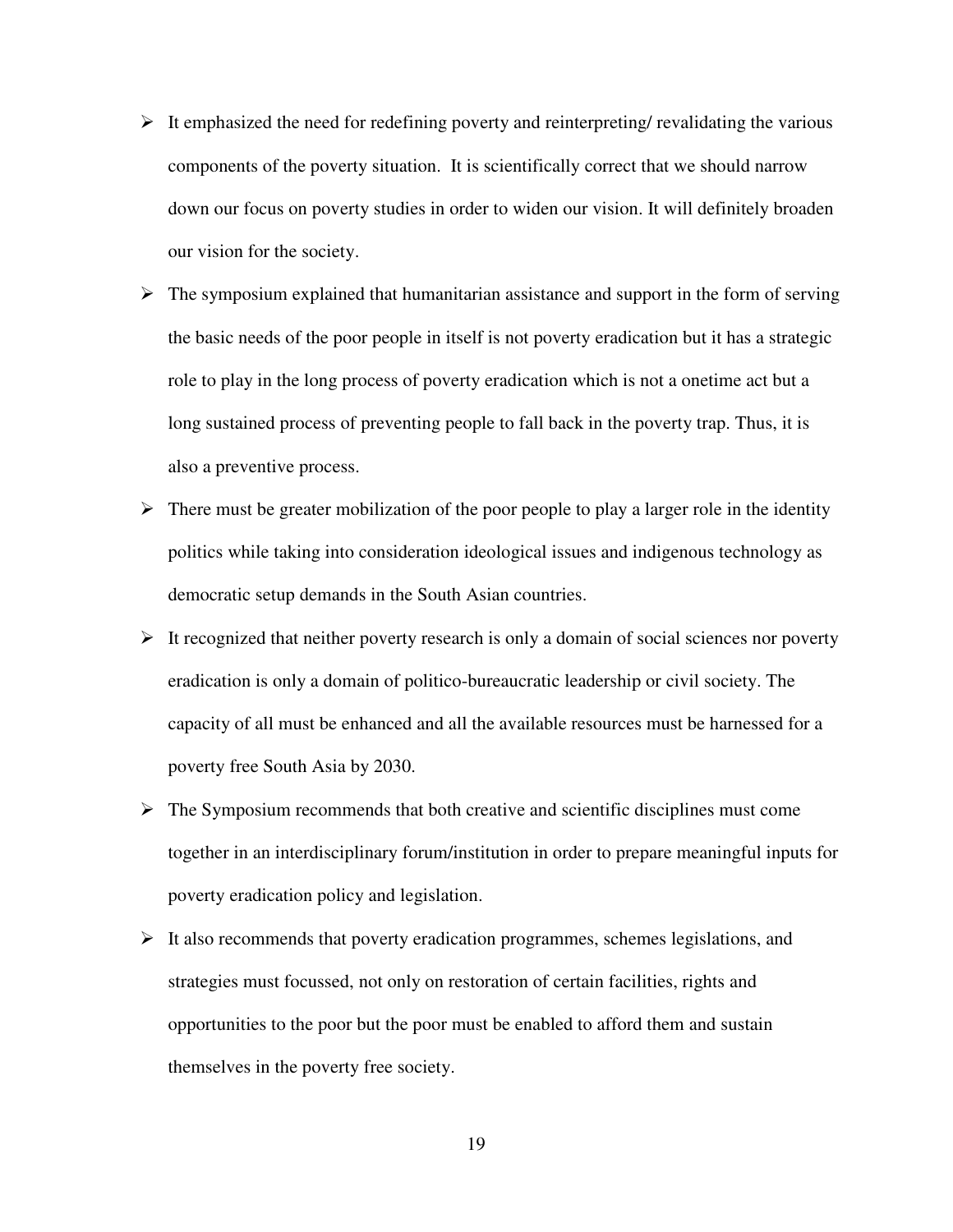$\triangleright$  It resolved that poverty studies must be recognized as an integral component of higher education system in order to sensitize the academic community in particular and general public at large for poverty eradication.

Karori Singh

Director and Professor

South Asia Studies Centre

Unversity of Rajasthan

JAIPUR-302055, INDIA

Mob.+9194131099

Email:-sasc1110@gmail.com

#### **RECENT ARTICLES BY RC19 MEMBERS**

Lynn Prince Cooke et al. 2013. "Labor and Love: Wives' Employment and Divorce Risk in its Socio-Political Context," *Social Politics*, doi: 10.1093/sp/jxt016.

Max Koch. 2013. "Welfare after Growth: Theoretical Discussion and Policy Implications", *International Journal of Social Quality*, 3(1): 4-20.

Kathrin Komp, Kees van Kersbergen, Theo van Tilburg. 2013. "Policies for Older Volunteers: A Study of Germany and Italy, 1990–2008," *Journal of Aging Studies* 27: 443-455.